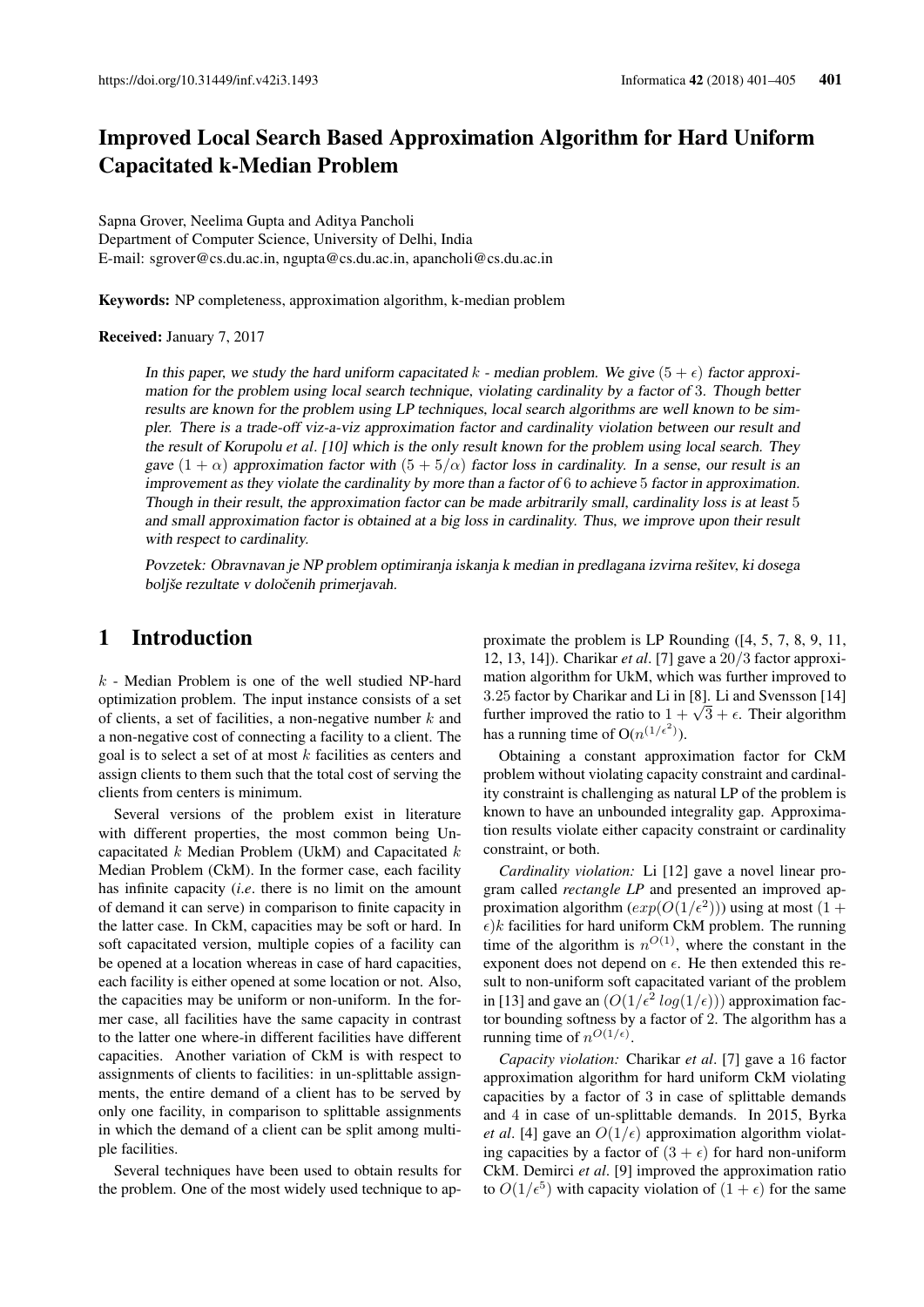version of the problem. The running time of their algorithm is  $n^{O(1/\epsilon)}$ . Recently, Byrka *et al*. [5] gave an  $O(1/\epsilon^2)$  approximation violating capacities by a factor of  $(1 + \epsilon)$  for hard uniform CkM. The algorithm uses randomized rounding to round a fractional solution to the configuration LP.

Aardal *et al*. [1] exploited the structure of an extreme point solution to give a  $(7+\epsilon)$  factor algorithm for hard nonuniform Capacitated  $k$ - Facility Location Problem (Ck-FLP) violating cardinality constraint by a factor of 2. As a special case of CkFLP, their result applies on hard nonuniform CkM with all facility costs being zero. In the same manner, the CkFLP result  $(1/\epsilon^2)$  of Byrka *et al*. [4] is applicable on hard uniform CkM. The result violates capacities by a factor of  $2 + \epsilon$ .

The other commonly used technique for the problem is local search [2, 6, 10]. Charikar and Guha [6] gave 4 factor algorithm without violating cardinality constraint for the un-capacitated variant of the problem. Korupolu *et al*. [10] gave  $O(1 + \epsilon)$  factor approximation algorithm for UkM using at most  $3+5/$  facilities. Arya *et al*. [2] gave an improvised result of  $3 + 2/p$  factor algorithm for UkM by using *p*-swaps.

We present a  $(5 + \epsilon)$  factor algorithm for hard uniform CkM violating the cardinality by a factor of 3 using Local Search. Algorithms based on local search are well known to be simpler as compared to the LP-based algorithms. The only result known for the problem using local search is due to Korupolu *et al*. [10]. They give an algorithm with a trade-off between approximation factor and cardinality loss. They give  $(1 + \alpha)$  approximation factor with  $(5 + 5/\alpha)$  factor loss in cardinality. To achieve 5 factor in approximation, cardinality violation is more than 6. Though the approximation factor can be made arbitrarily small, cardinality loss is at least 5. Note that small approximation factor is obtained at a big loss in cardinality. For example, for  $\alpha$  anything less than 1, cardinality violation is more than 10. Though we somewhat loose on the approximation factor, we surely improve upon the cardinality violation. Thus, there is a trade-off between cardinality violation and approximation factor amongst their result and ours. In particular, we present the following result:

### Theorem 1. *There is a polynomial time algorithm that approximates hard uniform capacitated* k *median problem within* 5 *factor violating the cardinality by a factor of* 3*.*

High Level Idea: We extend the idea of 'mapping' of Arya *et al*. [2] to the capacitated version of the problem. However, for the capacitated case, mapping needs to be done a little intelligently. Mapping to an almost fully utilized facility may not be able to accommodate all the clients mapped to it and vice-versa. That is, a partially utilized facility may not be able to accommodate the load of an almost fully utilized facility. Thus, mapping is done only between the partially utilized facilities. To ensure that there are sufficient number of partially utilized facilities, we need to assume that we have sufficient number  $(3k)$  of opened centers.

## 2 Notation and preliminaries

#### 2.1 Capacitated  $k$ -median problem

In Capacitated k-Median Problem, we are given a set of  $\mathcal F$ of facilities, a set  $C$  of clients and a real valued distance function c on  $\mathcal{F} \cup \mathcal{C}$  in metric space. Each client  $j \in \mathcal{C}$ has a non-negative demand  $d_i$  and each facility  $i \in \mathcal{F}$  has a capacity  $u_i$  indicating the amount of demand it can serve. The cost of serving one unit of demand of a client  $j \in \mathcal{C}$ from facility  $i \in \mathcal{F}$  is denoted as  $c(i, j)$ . The goal is to select a subset  $S \subseteq \mathcal{F}$  of at most k facilities and assign clients to them without violating the capacities such that the total cost of serving all the clients by the opened facilities is minimum.

We consider the hard uniform capacitated  $k$ -median version of the problem *i.e.*  $u_i = U \,\forall i \in \mathcal{F}$  and at most one instance of a facility can be opened at its location. We assume unit demand at each client *i.e.*  $d_i = 1 \ \forall j \in \mathcal{C}$ .

### 2.2 Local search paradigm

Given a Problem P, let S be any arbitrary feasible solution to it. A new solution S' is called a neighborhood solution of S if it can be obtained by performing local search operations such as adding one or more facilities  $s \notin S$  to S or deleting one or more facilities s from S or swapping one or more facilities of S with facilities not in S. We now formally describe the steps of the algorithm.

#### The paradigm:

- 1. Compute an arbitrary feasible solution S to P.
- 2. While S' is a neighborhood solution of S such that  $cost(S') < cost(S)$  do, set  $S = S'$ .

The solution S so obtained is called a locally optimal solution. Note that  $cost(S') \ge cost(S)$  for every neighborhood solution S', for otherwise S would not have been locally optimal. More formally, a solution S is said to be locally optimal if no further operation results in improvement in cost.

# 3  $(5 + \epsilon, 3)$  algorithm

For the k-median problems, we define an  $(a, b)$  approximation algorithm as a polynomial-time algorithm that computes a solution using at most  $bk$  number of facilities with cost at most  $a$  times the cost of an optimal solution using at most  $k$  facilities.

We select an arbitrary set of facilities  $S \subseteq \mathcal{F}$  such that  $|S| = 3k$ . This set acts as our initial feasible solution. Note that, defining a subset of opened facilities completely specifies a solution. We can obtain the assignments by solving an appropriately defined instance of transportation problem.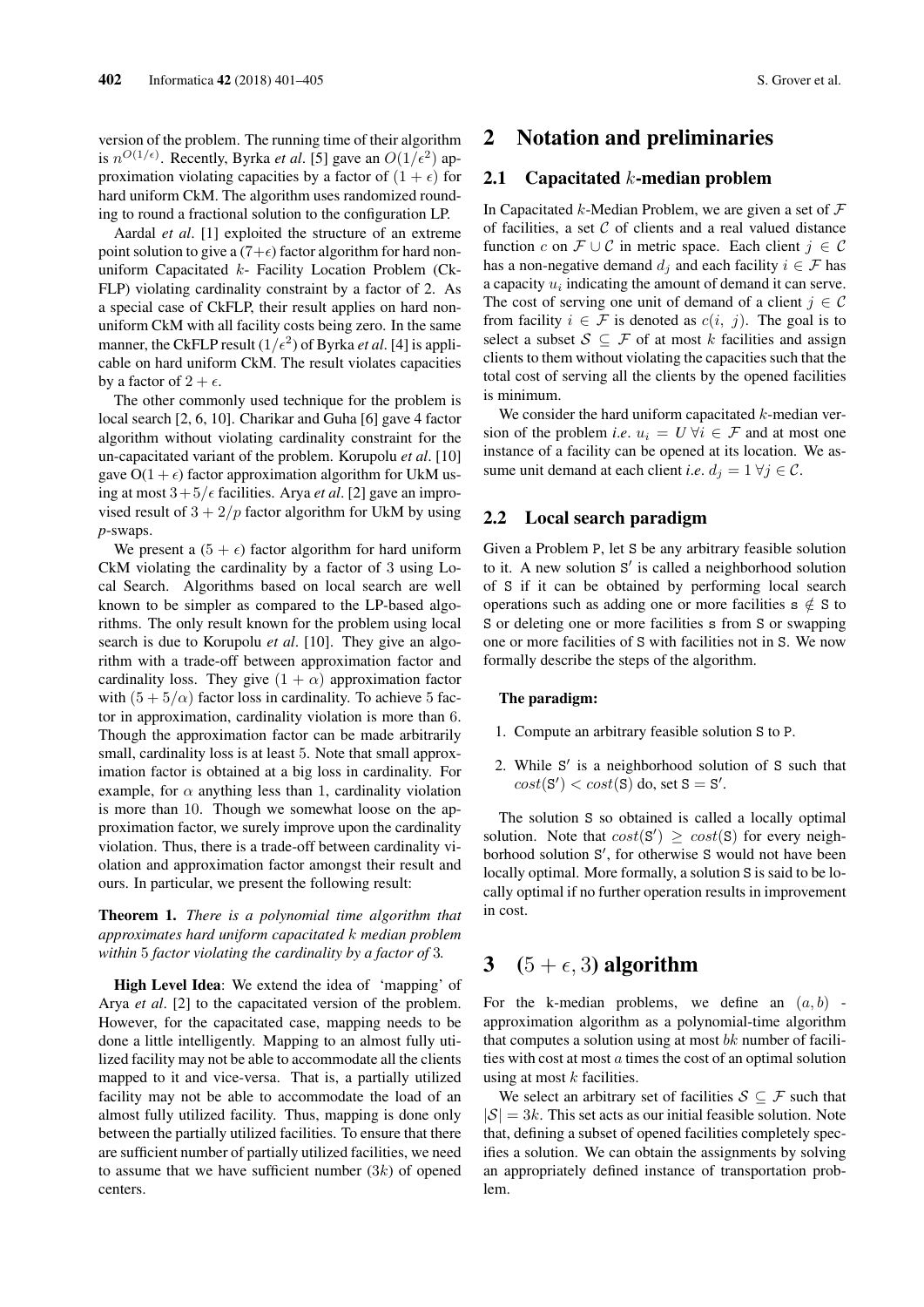The only operation permitted by our algorithm is swap(s, o), defined as follows:  $S = S - \{s\} + \{o\},\$  $o \in \mathcal{F} \setminus \mathcal{S}, s \in \mathcal{S}$ . Reassign all the clients served by o in optimal to  $o$  in our new solution.

We run the local search algorithm on  $S$ . Since  $S$  is now locally optimal, for all neighborhood solutions  $S'$  of  $S$ , we have,  $cost(S') \ge cost(S)$ .

### 3.1 Analysis

Let  $\mathcal O$  denote the optimal solution to the problem. We now show that the local optimal solution  $S$  is within 5 factor of the optimal solution *i.e.*  $cost(S) \leq 5cost(O)$ .

For a client j, let  $\pi_{\mathcal{S}}(j)$  and  $\pi_{\mathcal{O}}(j)$  denote the facilities serving j in S and O respectively. Also, let  $S_i$  and  $O_i$ denote the service costs paid by  $j$  in  $S$  and  $O$  respectively.

Let  $s \in S$  and  $o \in \mathcal{O}$ . Consider Figure 1. Let  $\mathcal{B}_{S}(s)$ denote the ball of s, that is, the set of clients served by s in S. Similarly, let  $\mathcal{B}_{\mathcal{O}}(o)$  denote the ball of  $o \in \mathcal{O}$ . Also, let  $\mathcal{B}(s, o)$  be the set of clients served by  $s \in \mathcal{S}$  and  $o \in \mathcal{O}$ .



Figure 1: Balls of facilities

To deal with capacities, we classify the facilities in  $S$ based on the number of clients served by them. A facility  $s \in S$  is said to be *heavy* if it serves more than  $U/2$  clients in S, else it is said to be *light*. Note that the number of heavy facilities can be at most 2k. Let  $S_{\mathcal{L}}$  denote the set of light facilities in S. Since  $|S| = 3k$ ,  $|S_{\mathcal{L}}| \geq k$ .

Let  $\mathcal{B}_{\mathcal{O}}^{L}(o)$  be the set of clients served by o in optimal and by light facilities in S and  $\mathcal{M}_o = |\mathcal{B}_{\mathcal{O}}^L(o)|$ . We say that a facility  $s \in S_{\mathcal{L}}$  *dominates* o, if it serves more than half the clients served by light facilities in S and by  $o \in \mathcal{O}$ , *i.e.*  $\mathcal{B}(s, o) > \mathcal{M}_o/2$ . A facility belonging to  $\mathcal{S}_c$  is called *bad* if it dominates more than one facilities in  $\mathcal{O}$ , it is called *good* if it dominates exactly one facility in O, else it is called *nice*

We now devise a 1 – 1 and onto mapping  $\tau : \mathcal{B}_{\mathcal{O}}^{L}(o) \rightarrow$  $\mathcal{B}_{\mathcal{O}}^{L}(o)$ . Order the clients in  $\mathcal{B}_{\mathcal{O}}^{L}(o)$  as  $j_0, j_1, ..., j_{\mathcal{M}_o-1}$  such that for every  $s \in S$  with a nonempty  $\mathcal{B}(s, o)$ , the clients in  $\mathcal{B}(s, o)$  are consecutive; that is, there exists r, s, 0 <  $r \leq s \leq \mathcal{M}_o - 1$ , such that  $\mathcal{B}(s, o) = \{j_r, ..., j_s\}$ . Define  $\tau(j_p) = (j_q)$ , where  $q = (p + |\mathcal{M}_o/2|)$  modulo  $\mathcal{M}_o$ .

Consider Figure 2a which shows the set  $\mathcal{B}_{\mathcal{O}}(o)$ . The corresponding mapping is shown in Figure 2b.

The following claim holds on mapping:

**Claim 1.** *If*  $s \in S_\mathcal{L}$  *does not dominate o, then*  $\tau(\mathcal{B}(s, o)) \cap$  $\mathcal{B}(s, o) = \phi$ .

*Proof.* For contradiction, assume that both  $j_p$ ,  $\tau(j_p)$  =  $j_q \in \mathcal{B}(s, o)$  for some s, where  $|\mathcal{B}(s, o)| \leq \mathcal{M}_o/2$ . If  $q = p + |{\cal M}_o/2|$ , then  $|{\cal B}(s, o)| \geq q - p + 1 =$  $\left[\mathcal{M}_o/2\right]+1 > \mathcal{M}_o/2$ . If  $q = p + \left[\mathcal{M}_o/2\right] - \mathcal{M}_o$ , then  $|\mathcal{B}(s, o)| \ge p - q + 1 = \mathcal{M}_o - |\mathcal{M}_o/2| + 1 > \mathcal{M}_o/2$ . In either case, we have a contradiction, and hence mapping  $\tau$ satisfies the claim.



Figure 2: Mapping

The notion of dominate can be used to construct a bipartite graph  $H = (S, O, E)$ . For each facility in  $S_{\mathcal{L}}$ , we have a vertex on the  $S$ -side and for each facility in  $O$ , we have a vertex on the O-side. We add an edge between  $s \in S_{\mathcal{L}}$  and  $o \in \mathcal{O}$  if s dominates o. Note that the degree of each vertex on  $\mathcal{O}\text{-side}$  is at most one while the vertices on the S-side can have degree up to k.

We now consider all  $k$  swaps, one for each facility in  $\mathcal{O}$ . If  $s \in S_{\mathcal{L}}$  is good, then we consider the  $swap(s, o)$ , where o is the facility in  $\mathcal O$  dominated by s. Let  $\lambda$  be the number of facilities in  $\mathcal O$  that did not participate in the above swaps. Then the total number of bad and nice facilities in  $S_{\mathcal{L}}$  is at least  $\lambda$  and at least  $\lambda/2$  of them must be nice. The remaining  $\lambda$  facilities in  $\mathcal O$  get swapped with the nice facilities in  $S_{\mathcal{L}}$  such that each nice facility is considered in at most two swaps. The bad facilities are not considered for swapping. The swaps considered above satisfy the following properties:

- 1. Each  $o \in \mathcal{O}$  is considered in exactly one swap.
- 2. Facilities in  $S \setminus S_{\mathcal{L}}$  are not considered in any swap operation.
- 3. Bad facilities in  $S_{\mathcal{L}}$  are not considered in any swap operation.
- 4. Each nice facility  $s \in S_{\mathcal{L}}$  is considered in at most two swap operations.
- 5. If  $swap(s, o)$  is considered then s does not dominate any facility  $o' \neq o : o' \in \mathcal{O}$ .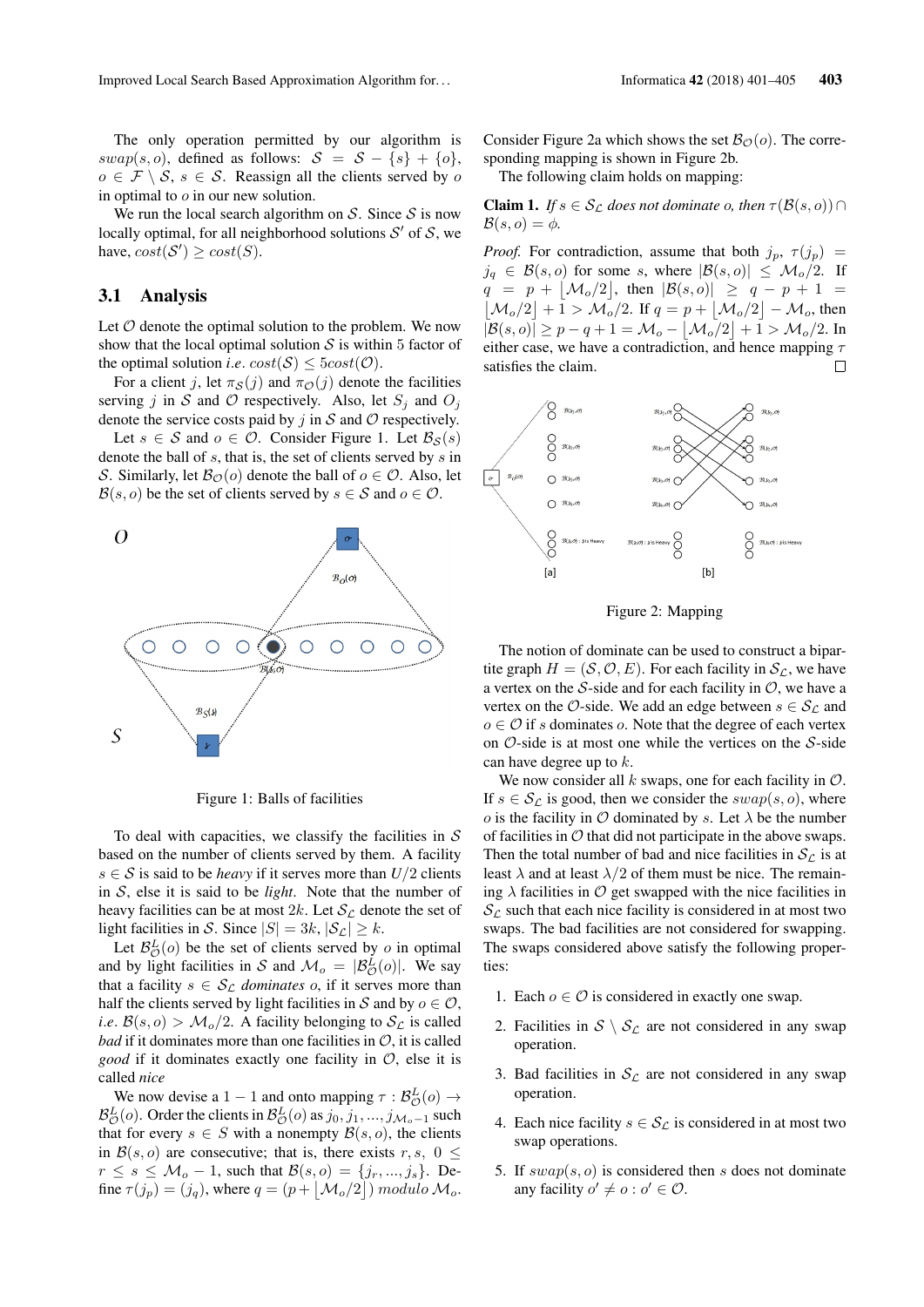**Lemma 1.** Let  $cost(S)$  denote the cost of the local opti*mal solution* S *and,* cost(O) *denote the cost of the global optimal solution*  $\mathcal{O}$ *. Then,*  $cost(\mathcal{S}) \leq 5cost(\mathcal{O})$ *.* 

*Proof.* Consider  $swap(s, o)$ . Let  $j \in \mathcal{B}_{S}(s)$ . We first reassign the clients in  $\mathcal{B}_{\mathcal{S}}(s)$ .

- 1. If  $j \in \mathcal{B}_{\mathcal{O}}(o)$ , assign j to o.
- 2. If  $j \notin \mathcal{B}_{\mathcal{O}}(o)$ , assign  $j$  to  $s' \in \mathcal{S}_{\mathcal{L}}$  such that  $\tau(j) = j'$ and  $j' \in \mathcal{B}_{\mathcal{S}}(s')$ .

In case 1, the change in cost is given by  $(O_i - S_j)$ . In case 2, the change in cost is  $(c(j, s') - \tilde{S}_j)$ . Let  $j \in \mathcal{B}_{\mathcal{O}}(o')$ . From triangle inequality, we get  $c(j, s') \leq$  $c(j, o') + c(o', \tau(j)) + c(\tau(j), s') = O_j + O_{\tau(j)} + S_{\tau(j)}.$ 

As  $S$  is a locally optimal solution, we have

$$
\sum_{j \in \mathcal{B}_{\mathcal{S}}(s) \cap \mathcal{B}_{\mathcal{O}}(o)} (O_j - S_j) +
$$
\n
$$
\sum_{j \in \mathcal{B}_{\mathcal{S}}(s) \setminus \mathcal{B}_{\mathcal{O}}(o)} (O_j + O_{\tau(j)} + S_{\tau(j)} - S_j) > 0 \quad (1)
$$

Each facility  $o \in \mathcal{O}$  is considered in exactly one swap operation. Thus the first term of inequality when added over all k swaps gives exactly  $cost(\mathcal{O}) - cost(\mathcal{S})$ . Each  $s \in S$  is considered in at most two swaps. The second term of inequality when added over all  $k$  swaps is no greater than  $2(O_j + O_{\tau(j)} + S_{\tau(j)} - S_j)$ . As  $\tau$  is a  $1 - 1$  and onto mapping,  $\sum$  $O_j = \sum$  $O_{\tau(j)}$  and  $\sum$  $(S_{\tau(j)} - S_j) = 0.$ j∈C j∈C j∈C Thus,  $2(O_j + O_{\tau(j)} + S_{\tau(j)} - S_j) = 4cost(\mathcal{O})$ . Combining the two terms, we get  $cost(\mathcal{O}) - cost(\mathcal{S}) + 4cost(\mathcal{O}) \geq 0$ . Thus,  $cost(\mathcal{S}) \leq 5cost(\mathcal{O})$ .  $\Box$ 

In the algorithm presented so far, we move to a new solution if it gives some improvement in the cost, however small that improvement may be. This may lead to an algorithm taking lot of time. To ensure that the algorithm terminates in polynomial time, a local search step is performed only when the cost of the current solution  $S$  is reduced by at least  $\frac{cost(S)}{p(n,\epsilon)}$ , where *n* is the size of the problem instance and  $p(n, \epsilon)$  is an appropriate polynomial in n and  $1/\epsilon$  for a fixed  $\epsilon > 0$ . This modification in the algorithm incurs a cost of additive  $\epsilon$  in the approximation factor.

It is easy to see that if we have  $3.5k$  facilities then the total number of bad and nice facilities in  $S_{\mathcal{L}}$  is at least  $\lambda +$  $k/2$  and at least  $(\lambda + k)/2 \ge \lambda$  of them must be nice. The remaining  $\lambda$  facilities in  $\mathcal O$  get swapped with the nice facilities in  $S_{\ell}$  such that each nice facility is considered in at most one swap. This saves us factor 2 coming from the second term of equation (1). Thus, we get  $(3 + \epsilon, 3.5)$ algorithm. Also, using p-swaps of Arya *et al*. [2], we can get  $(3 + 2/p, 3)$  algorithm.

## 4 Conclusion and future work

We gave a  $(5 + \epsilon)$  factor approximation algorithm for hard uniform capacitated  $k$  median problem using local search technique, violating cardinality by a factor of 3. It improves upon the existing results known for the problem using local search, with respect to cardinality violation. It would be interesting to obtain a constant factor algorithm reducing the cardinality violation to  $(1 + \epsilon)$ . Though such a result is known using LP-techniques, it would be interesting to obtain similar result using local search. Another direction to extend the work would be to consider the non-uniform capacitated version of the problem using local search.

## References

- [1] Karen Aardal, Pieter L. van den Berg, Dion Gijswijt, and Shanfei Li. Approximation algorithms for hard capacitated k-facility location problems. *European Journal of Operational Research*, 242(2):358–368, 2015. https://doi.org/10.1016/j.ejor.2014.10.011
- [2] Vijay Arya, Naveen Garg, Rohit Khandekar, Adam Meyerson, Kamesh Munagala, and Vinayaka Pandit. Local search heuristic for k-median and facility location problems. In *Proceedings on 33rd Annual ACM Symposium on Theory of Computing, Heraklion, Crete, Greece*, pages 21–29, 2001. https://doi.org/10.1145/380752.380755
- [3] Manisha Bansal. Approximation algorithms for facility location problems- https://drive.google.com/file/d/ 0bxmghjb2ede3nkvka2rzcfnethm/view. In *PhD Thesis, October, 2013*.
- [4] Jaroslaw Byrka, Krzysztof Fleszar, Bartosz Rybicki, and Joachim Spoerhase. Bi-factor approximation algorithms for hard capacitated *k*-median problems. In *Proceedings of the Twenty-Sixth Annual ACM-SIAM Symposium on Discrete Algorithms, SODA 2015, San Diego, CA, USA, January 4-6, 2015*, pages 722–736, 2015. https://doi.org/10.1137/1.9781611973730.49
- [5] Jaroslaw Byrka, Bartosz Rybicki, and Sumedha Uniyal. An approximation algorithm for uniform capacitated k-median problem with  $(1 + \epsilon)$  capacity violation. In *Integer Programming and Combinatorial Optimization - 18th International Conference, IPCO 2016, Liège, Belgium, June 1-3, 2016, Proceedings*, pages 262–274, 2016. https://doi.org/10.1007/978-3- 319-33461-5\_22
- [6] Moses Charikar and Sudipto Guha. Improved combinatorial algorithms for the facility location and kmedian problems. In *Proceedings of the 40th Annual IEEE Symposium on Foundations of Computer Science (FOCS), New York, NY, USA*, pages 378–388, 1999. https://doi.org/10.1137/s0097539701398594